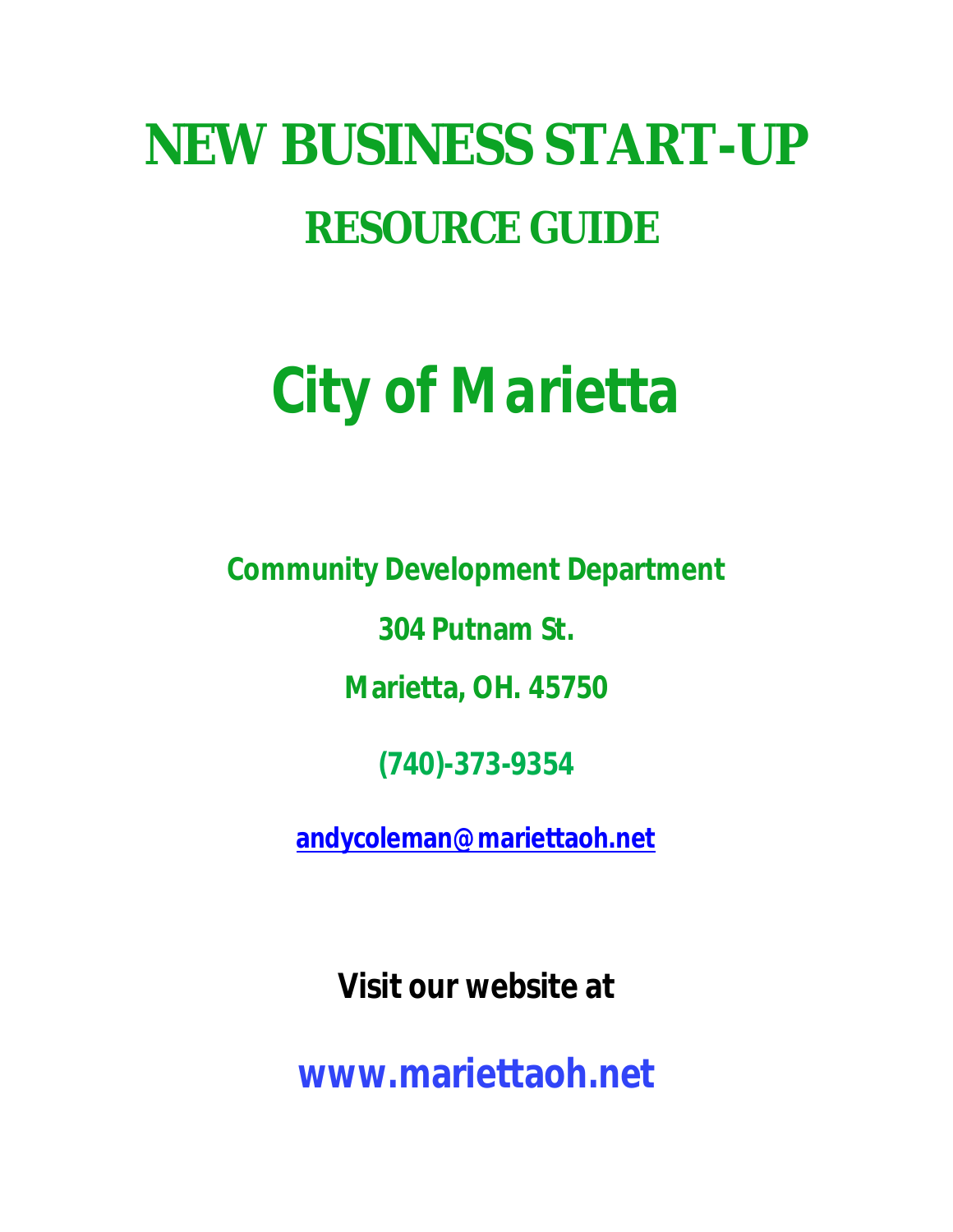## **PERMITTING**

### **Washington County Building Department: 217 Putnam St. Marietta, OH. 45750 (740) 374-4185 www.washingtongov.org/deptbuilding\_app\_permits.htm**

- Building Permit for new construction, modification of existing structure, signs, zoning.
- Flood Plain Permit: For building or development located in the flood plain.

*See City Code: Section 1311*

## **City of Marietta Engineering Department: 304 Putnam St. Marietta, OH. 45750 (740) 373-5495 EngineeringContacts@mariettaoh.net**

Driveway: New or modification of existing drive.

### **City of Marietta Fire Department: 301 Putnam St. Marietta, OH. 45750 (740) 376-6443, LoriDietsch@mariettaoh.net**

- Compliance Permit for Ohio Fire Code
- Hazardous Material Permit: including flammables, cutting torches, etc.

# **LICENSES**

### **City of Marietta Health Department: 304 Putnam St. Marietta, OH. 45750 (740) 373-0611**

• Food Service License: Required for any establishment that is open to the public in which food or other services are provided.